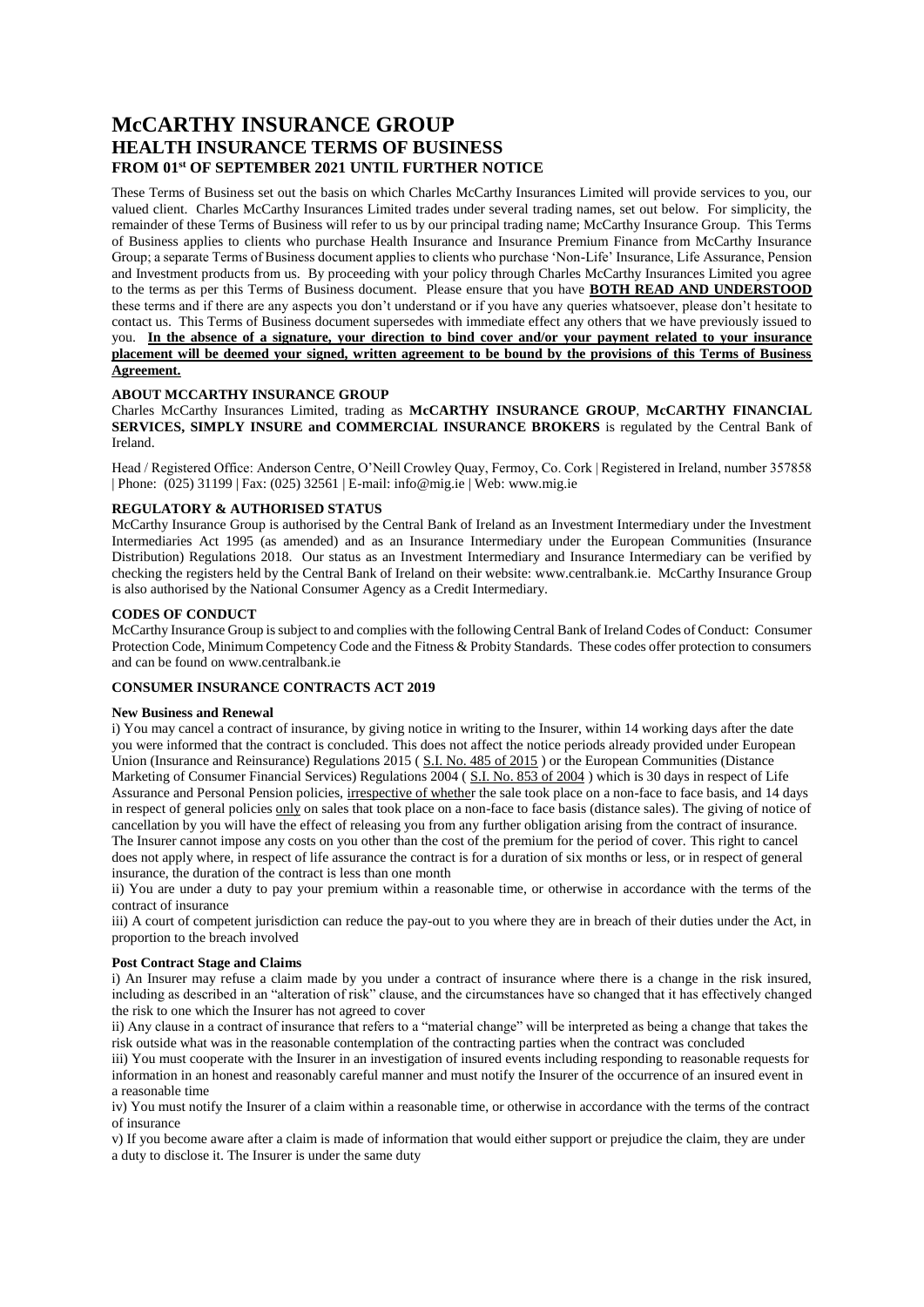vi) If you make a false or misleading claim in any material respect (and knows it to be false or misleading or consciously disregards whether it is) the Insurer is entitled to refuse to pay and to terminate the contract

vii) Where an Insurer becomes aware that a Consumer has made a fraudulent claim, they may notify the Consumer advising that they are avoiding the contract of insurance and it will be treated as being terminated from the date of the submission of the fraudulent claim. The Insurer may refuse all liability in respect of any claim made after the date of the fraudulent act, and the Insurer is under no obligation to return any of the premiums paid under the contract

The Consumer Insurance Contracts Act 2019 does not apply to non-Consumer Clients who are defined as a Company (including as a member of a Group of Companies) with a turnover of greater than €3million in the previous financial year.

#### **Regular Reviews**

It is in your best interests that you review, on a regular basis, the products which we have arranged for you. As your circumstances change, your needs will change which may result in you having insufficient insurance cover and/or inappropriate investments. We would therefore advise that you contact us to ensure that you are provided with up to date advice and products best suited to your needs

## **Consumers Duty of Disclosure when completing Documentation for New Business, Renewals and Mid-Term Adjustments**

Section 8 and Section 14 (1) - (5) of the Consumer Insurance Contracts Act which is effective from 1<sup>st</sup> September 2021 alters Consumers Duty of Disclosure:

- You are required to answer all questions posed by us or the Insurer honestly and with reasonable care the test will be that of the 'Average Consumer'. 'Average Consumer' as per Directive No. 2005/29/EC of the European Parliament and of the Council of 11 May 2005 is reasonably well informed and reasonably observant and circumspect, taking into account Social, Cultural and Linguistic factors.
- Specific questions will be asked. Where you do not provide additional information (after being requested to do so) it can be presumed that the information previously provided remains unchanged.

An Insurer may repudiate liability or limit the amount paid on foot of the contract of insurance, only if it establishes that nondisclosure of material information was an effective cause of the Insurer entering into the relevant contract of insurance and on the terms on which it did.

#### **Completed Proposal Forms / Statement of Fact**

Completed Proposal Forms or Statement of Facts will be provided to you. These are important documents as they form the basis of insurance contract between the Insurer and you the Consumer. You should review and confirm that the answers contained within are true and accurate. If any of the answers are not true and accurate please contact our office immediately. Any corrections that are deemed necessary may result in the risk being re-submitted to the Insurer who's Premium and / or Terms and Conditions may be subject to change as a result.

#### **Non-Consumer Clients: Disclosure of Information**

It is essential that you bring to our attention any material alteration in risk such as change of address or use of premises. Any failure to disclose material information may invalidate your claim and render your policy void.

# **SERVICES PROVIDED**

McCarthy Insurance Group is an impartial Insurance Broker and a Credit Intermediary. As an impartial Insurance Broker we are in a position to place your business with a very wide range of product producers in the Irish, UK & European Insurance markets. We don't have a 'tied' relationship with any product producer which would compromise our ability to provide you with impartial advice and choice.

#### **Products**

Our authorisations enable us to provide our customers with a wide range of Insurance and Investment products. A nonexhaustive list of the products we can provide include: General (Non-life) Insurance Policies, Health Insurance, Insurance Premium Finance, Life Assurance, Long Term Disability and Specified Serious Illness Cover, Investment Bonds, Tracker Bonds, Personal Retirement Savings Accounts (PRSAs), Group Pensions and Deposits.

#### **Receive & Transmit Orders**

We can receive and transmit orders, on your behalf, for products from each insurance company or financial services provider (Product Producer) with whom we hold an agency. A list of our current product producers is available on request from any of our offices.

## **Fair and Personal Analysis**

We provide all our services on the basis of a fair and personal analysis of the market. This means we will research the market on your behalf and recommend the product(s) that, in our professional opinion, are best suited to your own needs and objectives.

## **Health Insurance**

While we can provide you with a fair and personal analysis of your Health Insurance needs, comparing and contrasting the various plans that are available across the whole market, we can only place your business with one Health Insurance provider - Irish Life Health DAC. We may charge you a fee for any Health Insurance advice that we provide to you, even where the advice doesn't result in the purchase of a health insurance policy from us.

#### **Premium Finance**

As a credit intermediary, McCarthy Insurance Group can arrange finance for your insurance premium.

#### **Insurance Schemes**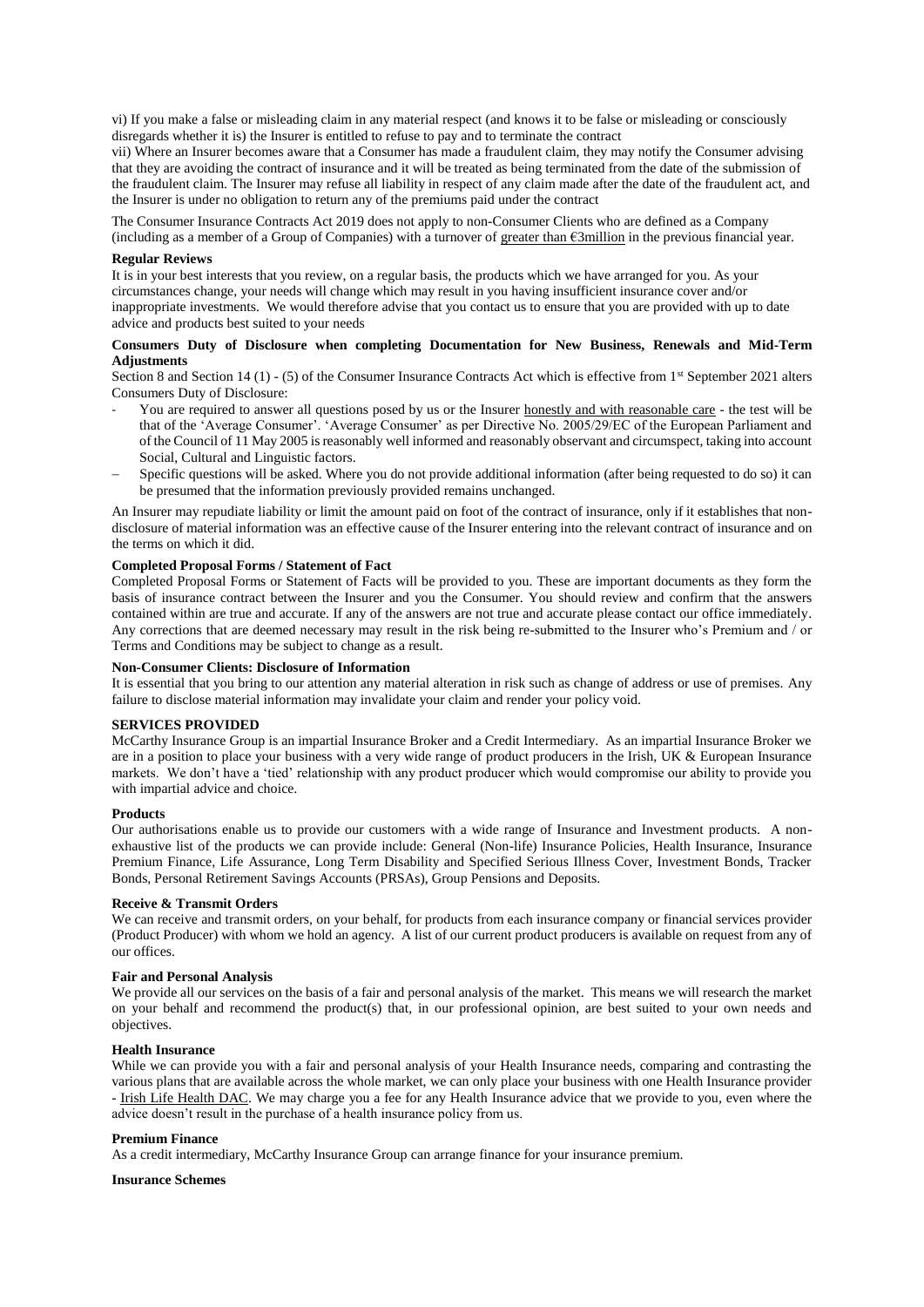We have agreed special packages (Insurance Schemes) with specific product producers for particular types of cover and for members of certain professional, trade or representative associations. The packages and product producers are selected following a thorough and fair analysis of the market and an assessment that they are the most suitable for typical consumers of that type of cover or for members of those associations. Where we assess consumers as being eligible for these packages, we don't research the market on a case-by-case basis, but rather place the business with the preferred provider.

#### **Binding Authority**

We have entered into binding Authority agreements with some insurers. These agreements enable us to accept insurance business on the insurer's behalf, in accordance with the insurer's underwriting guidelines. Under these agreements we act as agent of the insurer in some regards. Where we intend to place your insurance under such an agreement we shall inform you prior to the inception of the insurance contract.

## **REMUNERATION**

McCarthy Insurance Group is remunerated by a combination of commission and fees.

## **Commission**

We are often remunerated by commission paid to us by: 1) Product Producers on placing of your insurance business with them and 2) Premium Finance Companies for arranging the finance of your premium with them. This commission compensates us for the work involved in placing an order and finalising the product with them on your behalf. The amount of commission earned will vary greatly depending on the product type and the product producer. A growing number of Product Producers pay no commission. Some Product Producers pay commission that is not related to the placement of individual policies with them but are based on other factors such as the volume of business introduced to them over time. Details of the commission earned by us on your policy will be disclosed to you at your request. The amount of any commission received by McCarthy Insurance Group will not be deducted from any fee payable.

## **Fees & Charges**

McCarthy Insurance Group is remunerated by a Professional Fee paid directly by the client for work carried out on the client's behalf. A Professional Fee may be charged by us for:

The initial work and time spent in seeking the best terms, advice, product and product producer for your specific needs;

The work carried out on the renewal of your policy, ensuring that the policy(-ies) recommended to you are suitable for your needs;

Arranging premium finance on your behalf;

Alterations, amendments and endorsements to your policy;

Processing a policy cancellation or a policy suspension;

Duplicate documentation requested by you;

Insurance consultancy work, including risk management advice and surveys;

Administration work on payment defaults, including Direct Debit defaults, bounced cheques etc;

Claims handling assistance and general insurance advice; and

Any other activity detailed in this Terms of Business or our schedule of charges.

**Professional Fees - Non-refundable:** Professional Fees remunerate us for time spent working on behalf of the customer and are not refundable in the event that the policy is cancelled.

## **Scale of Fees & Charges**

McCarthy Insurance Group's scale of fees & charges varies according to the category of insurance product that you purchase from us or seek advice on.

| <b>Product</b>                                           | <b>Maximum Fee:</b>                | <b>Subject to a Minimum Fee of:</b> |
|----------------------------------------------------------|------------------------------------|-------------------------------------|
| Private Motor, Household and other   30% of the Premium  |                                    | €50                                 |
| Personal Insurance products                              |                                    |                                     |
| Small Commercial Motor (Up to $3.5$   30% of the Premium |                                    | €50                                 |
| Tonne GVW)                                               |                                    |                                     |
| Commercial Insurance                                     | 30% of the Premium                 | 7.5% of the Premium                 |
| <b>Health Insurance</b>                                  | $650$ or as agreed with the client | No Fee                              |

We reserve the right to amend these fees should the complexity of the product require a higher fee. Any increased fee will be notified to you at least 30 days in advance of the due date. Fees may be waived by McCarthy Insurance Group in certain circumstances.

## **Alternative Fee Structure**

Subject to prior agreement with the client, we may charge our fees based on an hourly rate of our executives' time rather than by reference to the underlying premium. The current rates are as follows:

- Directors, Managers, Senior Account Executives: €300.00 per hour
- Account Executives, Support Staff: €150.00 per hour

# **Charges on Direct Debit Defaults and Dishonoured Cheques**

McCarthy Insurance Group will charge a minimum of €7.50 for processing each & every: (i) Direct Debit Default by the client and (ii) cheque received from the client which is subsequently dishonoured by the bank. Cheques may be dishonoured for various reasons including: insufficient client funds (bounced cheques), payments stopped by clients (stopped cheques) etc. This charge is in addition to any charge that may be levied by the Product Producer and/or Premium Finance Company.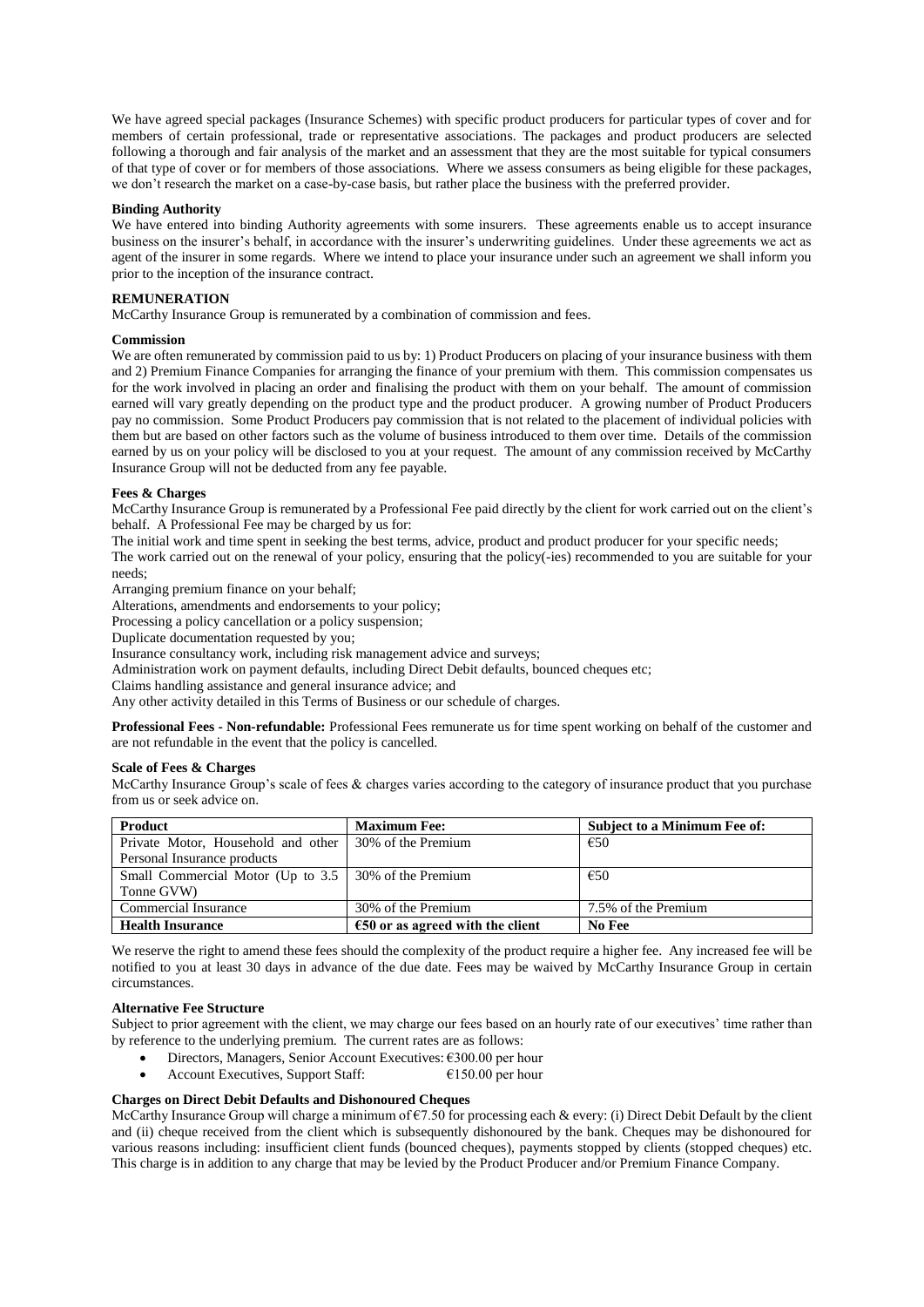## **Return Premiums**

McCarthy Insurance Group incurs significant administrative costs when processing return premiums for clients and we reserve the right to charge you a fee equivalent to 10% of the return premium amount. In accordance with the Consumer Protection Code, this fee will not be charged without your prior written agreement. At your request a return premium may be put towards full/part payment of another premium due to us; we will, however, require your written instruction to do so. Where premiums are not paid within credit terms McCarthy Insurance Group reserves the right to offset premium rebates due to the client against any sums outstanding from that client to McCarthy Insurance Group and/or the client's Insurers.

#### **Third Party Charges**

McCarthy Insurance Group may, on occasion, source your insurance needs through a Wholesale Broker, who may charge for their services. Any charges levied by a Wholesale Broker will be disclosed in your Invoice, Endorsement or Renewal Notice.

# **INSURANCE PREMIUM HANDLING**

McCarthy Insurance Group will accept payments in cash, by credit / debit card, by bank draft and by cheque from clients in respect of all classes of Insurance in the circumstances permitted under Section 25G of the Investment Intermediaries Act, 1995. McCarthy Insurance Group is not authorised to accept cash or negotiable instruments as payment for insurance policies in any other circumstances. In compliance with Central Bank legislation, McCarthy Insurance Group cannot pay insurance premiums to Product Producers, where payment has not been received from clients. Insurance premiums must be paid by the policy inception date outlined on your invoice or the renewal date appearing on your renewal notice, as applicable.

## **Receipt**

A receipt is issued for all Insurance transactions and should be kept in a safe place.

## **COOLING OFF PERIOD**

A consumer who purchases an insurance policy over the phone or through the internet, without any face-to-face contact with McCarthy Insurance Group, has the right to withdraw from that insurance policy within 14 days of the start date of the policy or within 14 days of receipt of the annual documentation issued on behalf of the Insurer (whichever is the later) without penalty and without giving any reason under S.I. No. 853/2004-European Communities (Distance Marketing of Consumer Financial Services) Regulations 2004; this is known as the Cooling Off period. The right of withdrawal may be exercised by notice in writing to McCarthy Insurance Group, quoting your policy number. Should this right be exercised the Insurance Company may charge a pro rata premium for the period you are on cover. Any Fee or Charge paid by the consumer to McCarthy Insurance Group for work carried out prior to cancellation, shall not be refundable. If the policy is for motor insurance the premium cannot be refunded until the Certificate of Insurance and Windscreen Disc have been returned to McCarthy Insurance Group along with a declaration that the Insured persons and insured vehicle have not been involved in any accident or incident during the cooling off period.

#### **CANCELLATION**

You, the client, can cancel your policy by notice in writing at any time. Provided that all reasonable Fees & Charges due to McCarthy Insurance Group have been paid and provided that no incident giving rise to a claim has occurred in the current period of insurance, you will be entitled to a proportionate return of the premium for the un-expired period of insurance. The exceptions to this general principle are as follows: (1) if the policy is on a minimum and deposit basis, no return will be allowed on the policy and this will be noted on your policy schedule; (2) if you cancel a property insurance policy during the first year of insurance, no return premium will be allowed by your Insurer and (3) if you cancel any other form of policy during the first year, short term rates will apply; please see your policy terms & conditions for details. Please note that your Insurer may require you to return your policy documents prior to cancellation. In the case of cancellation of motor insurance you **must** return the Certificate of Insurance and Windscreen Disc to McCarthy Insurance Group before the policy can be cancelled. A Professional Fee of €50 will be charged by McCarthy Insurance Group on policy cancellations.

McCarthy Insurance Group and your Insurer both reserve the right to cancel your policy at any time by notice in writing to your last known address.

A non-exhaustive list of reasons for cancellation includes:

You fail to pay the premium due at policy inception, at renewal or following a mid-term alteration or adjustment;

Your bank returns your payment cheque due to insufficient funds or any other reason; or

You fail to disclose material facts in accordance with Insurance law; or

Any other reason outlined in your policy terms & conditions.

We recommend that you read your policy documents in full in order to familiarise yourself with these terms & conditions and if there is any aspect that you don't understand, please contact us.

## **CONFLICT OF INTEREST**

It is McCarthy Insurance Group policy to avoid any conflict of interest when providing services to our clients. However, where an unavoidable conflict of interest arises, we will advise you of this conflict before proceeding to provide you with any further services. We will ensure, in any case, that you are treated fairly at all times. If you have not been advised of any conflict of interest, you are entitled to assume that none arises.

## **COMPLAINTS**

If you are unhappy with any aspect of our service or products you can let us know by contacting the Branch Manager of the McCarthy Insurance Group branch where you usually transact your business. You can make your complaint in writing (by letter or e-mail), over the phone or in person. Our aim is resolve all customer complaints as expeditiously as possible. Where we cannot resolve your complaint there and then, however, we will write to you formally within 5 business days of the date of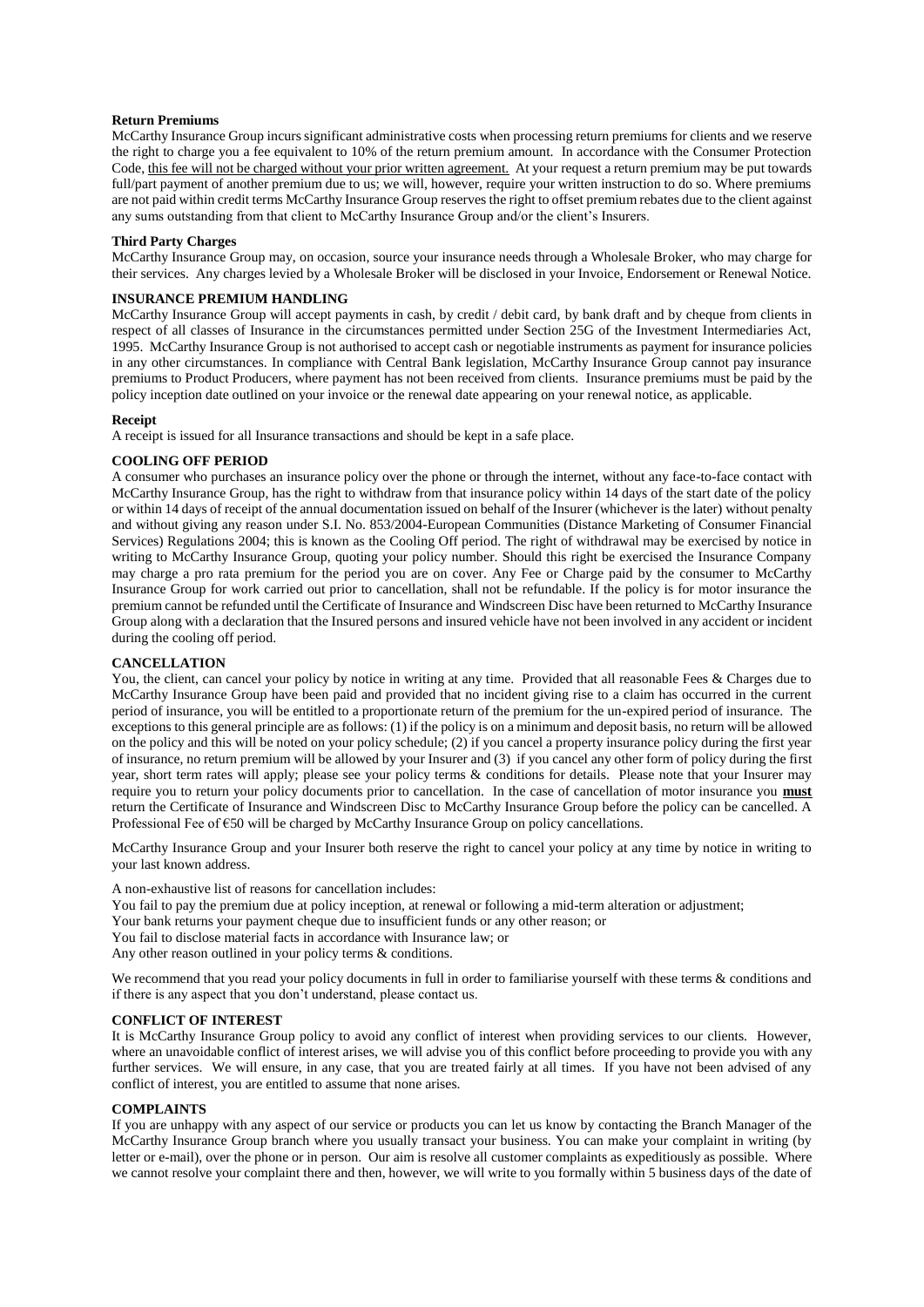your complaint, confirming the facts as we understand them and informing you of the person within McCarthy Insurance Group who will manage the investigation of your complaint. We endeavour to investigate and resolve all customer complaints within 40 working days of receiving them. You will, in any event, be provided with a written update of the progress of your complaint every 20 working days. In the unlikely event that we have not completed our investigation within 40 working days we will advise you in writing of the anticipated timeframe in which we foresee the investigation being concluded. Once our investigation has concluded we will, within 5 working days, issue you with a letter setting out the results of our investigation and our final response to your complaint.

#### **Financial Services and Pensions Ombudsman**

If we have not resolved your complaint within 40 working days, or if you have received a final response from us and you remain dissatisfied, you have the right to refer your complaint to the Financial Services and Pensions Ombudsman, 3<sup>rd</sup> Floor, Lincoln House, Lincoln Place, Dublin 2 | D02 VH29 | T: (01) 567700 | E-mail: info@fspo.ie

# **CONSUMER PROTECTION**

**ICCL:** McCarthy Insurance Group is a member of the Investor Compensation Company Limited (ICCL) established under the Investor Compensation Act, 1998. The ICCL Scheme provides for the payment, in certain circumstances, of compensation to the clients of an ICCL member firm, provided that those clients fall within the definition of an eligible investor contained in the Investor Compensation Act. In the event that a right to compensation is established, the ICCL Scheme provides for payment of up to 90% of an eligible loss or  $\epsilon$ 20,000, whichever is the lesser.

**IBA Compensation Fund Ltd:** McCarthy Insurance Group is a member of the Irish Brokers Association Compensation Fund Ltd. In addition to having an ICCL claim, the Trustees of the compensation fund will generally consider paying additional compensation up to  $\epsilon$ 100,000, by a single claim, or 90% of the loss suffered, whichever is the lesser. The maximum compensation payable in respect of total claims in the aggregate in respect of McCarthy Insurance Group is  $\epsilon$ 250,000.

**Professional Indemnity Insurance:** For your further protection the Group has €20 million Professional Indemnity cover for errors and omissions.

## **LIMIT OF LIABILITY**

To the extent permitted by law, McCarthy Insurance Group's and/or its affiliates' aggregate liability for breach of contract, negligence, breach of statutory duty or other claim arising out of or in connection with this Terms of Business agreement or the services provided hereunder shall be limited as follows:

- (i) in respect of personal injury or death caused by McCarthy Insurance Group's negligence, no limit shall apply;
- (ii) in respect of any fraudulent acts (including theft or conversion) or wilful default by McCarthy Insurance Group, no limit shall apply;
- (iii) in respect of other claims, the total aggregate liability of McCarthy Insurance Group shall be limited to the sum of  $\epsilon$ 20 Million; and
- (iv) subject to clauses (i) and (ii) above, in respect of the following losses: loss of revenue; loss of opportunity; loss of reputation; loss of profits; loss of anticipated savings; increased costs of doing business; or any other indirect or consequential loss, McCarthy Insurance Group will have no liability in any circumstances.

The above limitations on liability shall not apply in circumstances where our client is a consumer within the meaning of the Central Bank of Ireland's Consumer Protection Code.

# **SOLVENCY OF INSURANCE PROVIDERS**

In selecting an Insurer, a wide variety of factors are taken into account including the financial status of the Insurer in question. However, we cannot and do not guarantee the solvency of any Insurer with which we place business. We deny any liability in the event of an Insurer becoming insolvent.

# **DATA PROTECTION**

Charles McCarthy Insurances Limited ("the Company") is committed to complying with the requirements of the General Data Protection Regulation and the Irish Data Protection Act 2018. The Company is committed to protecting and respecting your privacy. We wish to be transparent on how we process your data and ensure you understand your rights as our client. The data will be processed only in ways outlined in our Privacy Notice. To see our Privacy Notice please note that same is on our website at www.mig.ie. We will ensure that this Privacy Notice is easily accessible. If it is not suitable to view on our website please contact us and we will ensure you receive a copy by post. Please contact Danny O'Connell at (021) 4279999 or E Mai[l compliance@mig.ie](mailto:compliance@mig.ie) if you have any concerns about your personal data.

#### **CALL RECORDING**

McCarthy Insurance Group records all telephone calls, inbound and outbound, for regulatory, quality, training and verification purposes. All data captured by these facilities are managed in accordance with the Data Protection Acts.

#### **CCTV & VOICE RECORDING**

CCTV and voice recording facilities are in place at the customer counter in all our offices. These facilities are in place for security, quality, training and verification purposes. All data captured by these facilities are managed in accordance with the Data Protection Acts.

#### **GOVERNING LAW & LANGUAGE**

The laws of Ireland form the basis for establishing relations between you and McCarthy Insurance Group. All contracts, terms, conditions and communications relating to any policies you may enter with us will be in English.

*Please Note: This Terms of Business letter supersedes with immediate effect any others that we have previously issued to you.*